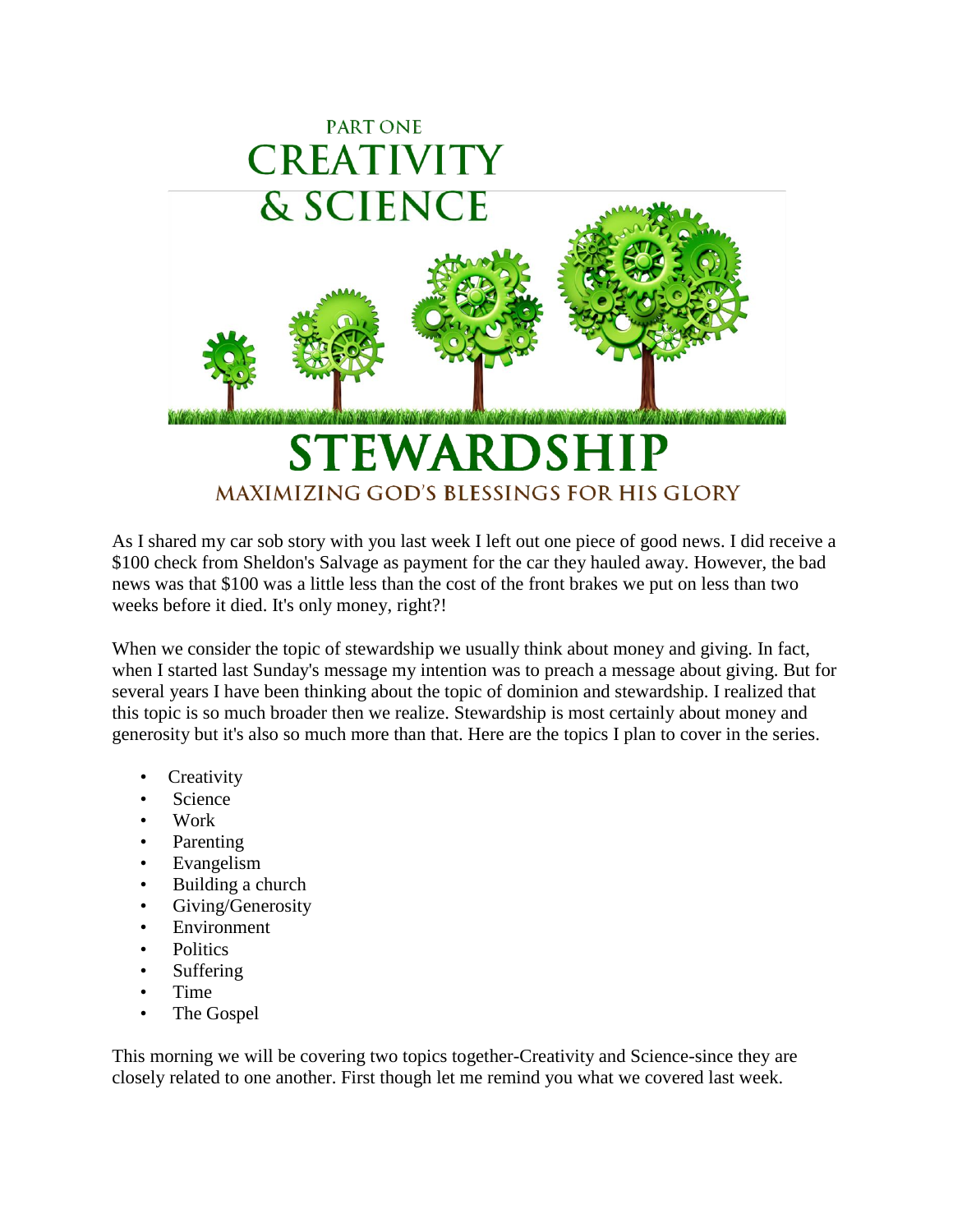Stewardship and dominion are the same thing and the teaching on dominion comes from Genesis 1.

*26 Then God said, "Let us make man in our image, after our likeness. And let them have dominion over the fish of the sea and over the birds of the heavens and over the livestock and over all the earth and over every creeping thing that creeps on the earth."* 

*27 So God created man in his own image,* 

*in the image of God he created him; male and female he created them.* 

*28 And God blessed them. And God said to them, "Be fruitful and multiply and fill the earth and subdue it, and have dominion over the fish of the sea and over the birds of the heavens and over every living thing that moves on the earth."*

It's hard to believe that this is the first command in the Bible yet we know almost nothing about it. Dominion means to rule over something or someone. Kings have dominion over their kingdom. Parents have dominion over their children and families. But we learned last week that Biblical dominion must be a benevolent dominion. It's not that you rule but how you rule. This is why I prefer the word stewardship. Stewardship has the built in meaning of caring for something, in this case, you are caring for that which you are ruling over.

And the absolutely remarkable truth is that God created the earth with the express purpose of



handing it over to us. Giving us dominion over his earth was not an afterthought. It was intentional from eternity past. Even more incredible, not only was this a planned dominion from eternity past but he knew that we would ruin his creation in a few short years. By human standards, God did not care for his creation very well. It almost seems irresponsible for God to have given us domain over HIS perfect creation.

If you were talented enough to create this gorgeous glass sculpture, would you immediately hand it over to a two year old boy? Just look at the intricacy. See how delicate and fragile it is. That doesn't look like a toy for a two year old, does it? In comparison, the beauty

and perfection of God's creation is infinitely greater than this sculpture and we ruined it worse than any two year old could. Despite the presence and infection of sin everywhere, the stewardship remains ours to enjoy and fulfill.

This morning we are going to apply this stewardship privilege to Creativity and Science. You can see our definition of Biblical stewardship-"Maximizing God's blessings for His glory." Allow me to add another phrase to the end of this definition. "Maximizing God's blessings for His glory and for our benefit."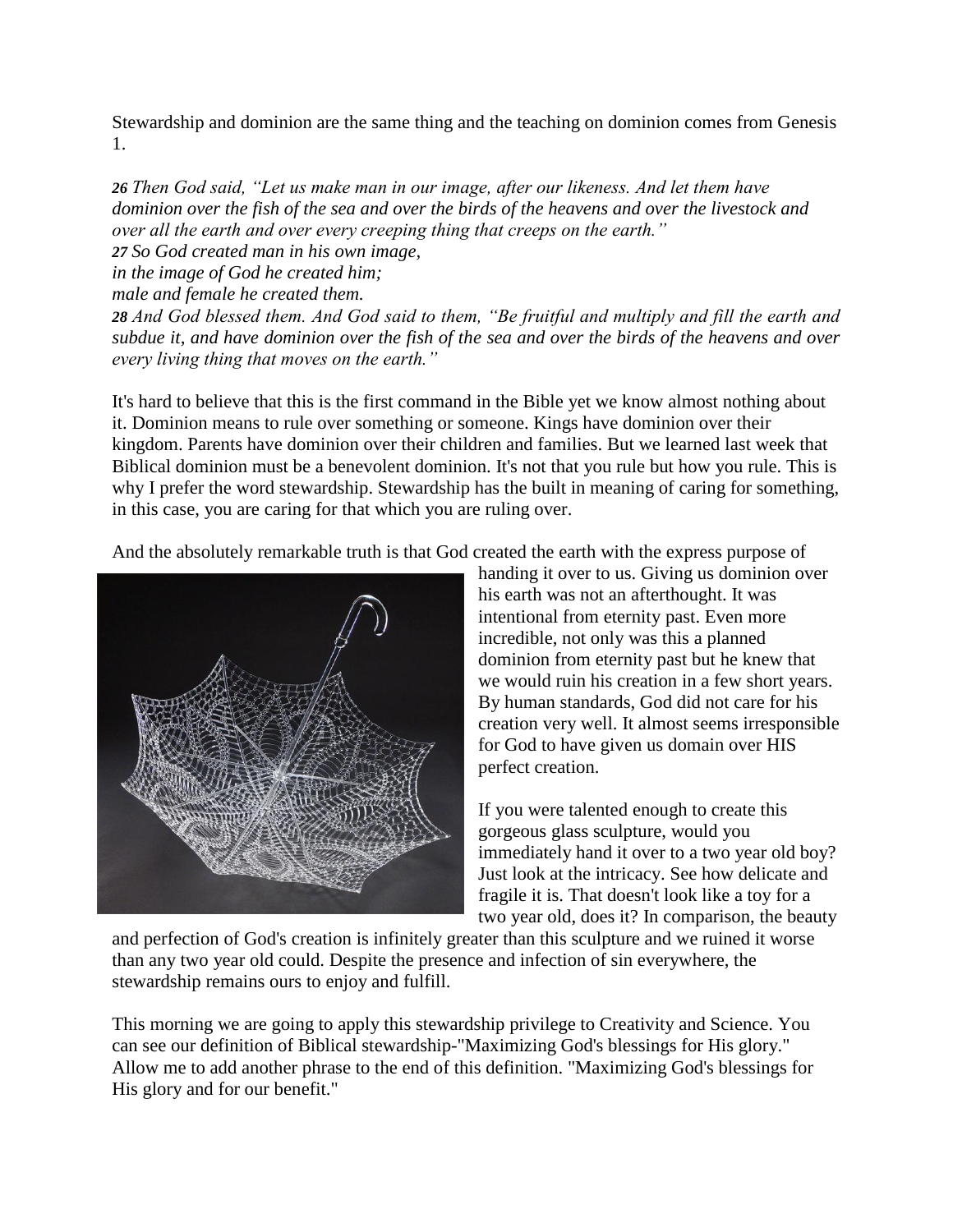### **1. Whatever brings glory to God will always be good for us.**

This is similar to John Piper's statement: "God is most glorified in us when we are most satisfied in him." Besides the eternal gift of salvation, having dominion and stewardship over God's creation is the greatest blessing we have. This is why I want to spend several weeks looking at the multitude of applications to our daily lives. We are missing out on opportunities to glorify God but also to benefit from his blessings. Whatever brings glory to God will always be good for us.

# **2. Our dominion and stewardship will continue for all eternity.**

In Jesus' parable of the ten minas, the servants are rewarded this way. *The first came before him, saying, 'Lord, your mina has made ten minas more.' And he said to him, 'Well done, good servant! Because you have been faithful in a very little, you shall have authority over ten cities.'* (Luke 19:16-17) This parable is part of the Bible's overall teaching on heavenly rewards. Matthew 6 states: *lay up for yourselves treasures in heaven, where neither moth nor rust destroys and where thieves do not break in and steal. For where your treasure is, there your heart will be also* (Matthew 6:20-21). We are commanded to hoard heavenly treasure.

Some people struggle with this idea of rewards in heaven but they are unmistakably taught. The Bible. There are actually five crowns that believers will receive.

- 1. The Imperishable Crown (1 Corinthians 9:24-25).
- 2. The Crown of Rejoicing (1 Thessalonians 2:19)
- 3. The Crown of Righteousness (2 Timothy 4:8)
- 4. The Crown of Glory (1 Peter 5:4)
- 5. The Crown of Life (Revelation 2:10)

Many Christians say that earning a crown doesn't mean anything because we are going to lay them all at the feet of Jesus in worship.

*10 the twenty-four elders fall down before him who is seated on the throne and worship him who lives forever and ever. They cast their crowns before the throne, saying,* 

*11 "Worthy are you, our Lord and God, to receive glory and honor and power,* 

*for you created all things,* 

*and by your will they existed and were created."* (Revelation 4:10-11)

We may indeed do what the 24 elders did and lay our crowns before the Lord Jesus. That will be amazing. However, even if we do give our crowns back to Jesus, we still have this issue of having authority in eternity. Some believers will have hoarded huge sums of heavenly treasure and some will have very little. Some believers will have dominion over ten cities, some will have dominion over five cities. So my point is that at least some heavenly treasures will remain in our possession. And the really crazy thing is that dominion will be an eternal dominion. Now please don't ask me any particulars about what it means to rule over ten cities in heaven. I don't need to know that details. All I need to know is that Jesus has promised that it will be true for those who exercise faithful dominion and stewardship in this life. We better know what we are doing, don't you think?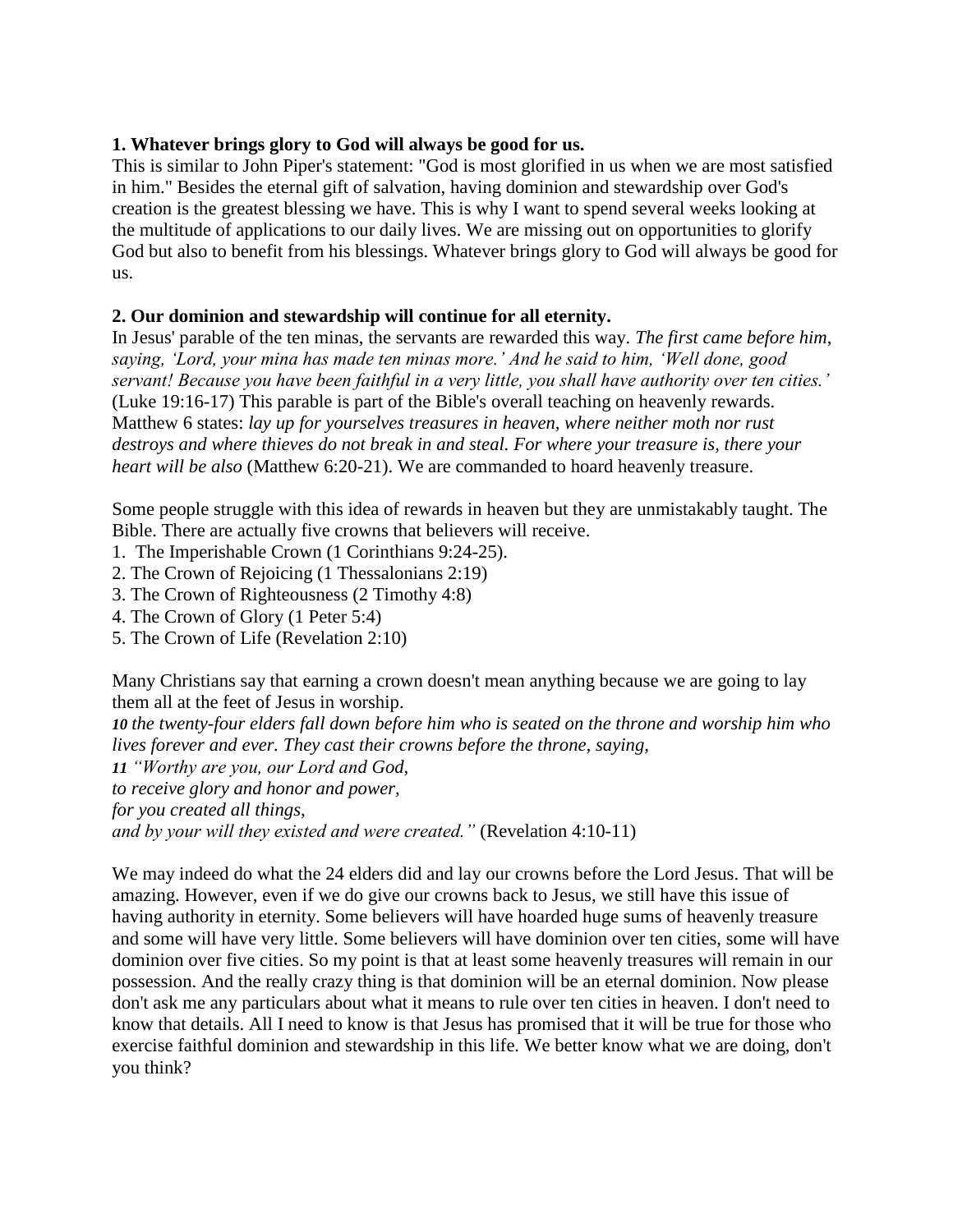#### **3. Stewardship flows from the nearly infinite potential of God's creation.**

You may have heard my cell phone in the garden of Eden illustration. I need to update it to a smartphone in the garden of Eden illustration. I'll give it to you quickly. Unlike some UFO whackos, we don't believe that our technology was given to us by aliens. Everything that goes into the creation of a smartphone existed by the sixth day of creation. The metals needed to be mined from the earth and smelted. The plastics needed to refined from crude oil and manipulated in the laboratory. The glass has to be made with a combination of sand, calcium and sodium carbonate. The sophisticated circuitry and software required endless hours of research and development. Everything that goes into making a smartphone existed in raw form on the sixth day of creation. All that remained was for man to have dominion over the earth. It just so happened that it took 6,000 years to develop it, but the fact that it exists at all is directly due to man's having dominion and stewardship over the earth and the nearly infinite potential inherent in creation.

Speaking of smartphones, did you know that the inventor of cell phone attends our church? You're probably thinking this is another one of Rich's jokes or misleading statements, but it's true. Larry Puhl invented the cell phone. Not everyone knows Larry and Cheryl because they are snow birds and don't get to spend but a few months of the year with us. I knew the basic story but so as not to goof up the details, I asked Larry to explain it to me in his own words.

My background is as an electronic engineer developing electronic calculators and cellular phones. From 1970 to 1974, I designed integrated circuits (ICs) for the first electronic calculators. These ICs were the precursor to the microprocessor and personal computer. From 1974 to 2006, I worked for Motorola developing the cellular phone. I managed the research lab that developed the first cellular phone. I have 41 US patents; mostly related to cellular phones and security.

So actually he invented the calculator and the cell phone! Isn't that crazy?! That's dominion and stewardship.

Another favorite example of mine is George Washington Carver. He was born during the Civil War and died during World War 2. He was born as a slave and his former owners raised him as one of their own children following the ratification of the fourteenth amendment. He attended Iowa State University and was the very first African American to earn a Bachelor's of Science degree from that school. He singlehandedly revolutionized agriculture in the South by creating over 300 uses for the peanut and promoting crop rotation.

Amazingly, he only patented three of his inventions. He wasn't worried about fame or fortune. "It is not the style of clothes one wears, neither the kind of automobile one drives, nor the amount of money one has in the bank that counts. These mean nothing. It is simply service that measures success."<sup>1</sup> Carver truly understood stewardship in all of its facets. But he also was committed to true Biblical stewardship.

"As I worked on projects which fulfilled a real human need, forces were working through me which amazed me. I would often go to sleep with an apparently insoluble problem. When I woke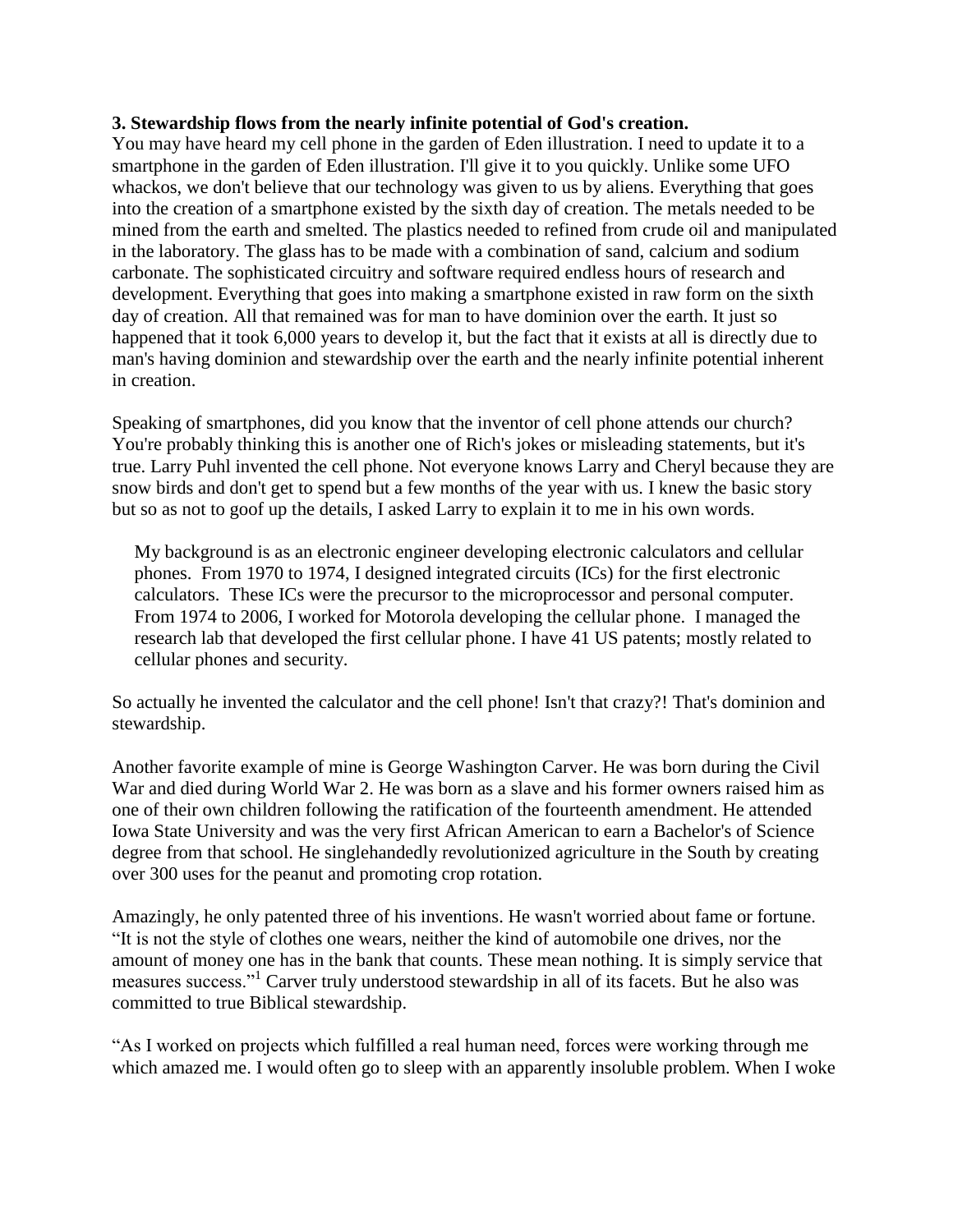the answer was there. Why should we who believe in Christ be so surprised at what God can do with a willing man in a laboratory?"<sup>2</sup>



In 1921 he was invited to Washington D.C. to speak to the House Ways and Means Committee as an expert on the peanut. They had planned to give him just ten minutes, but his presentation was so fascinating" that they decided to give him unlimited time. "At the end of his address, the committee chairman asked, 'Dr. Carver, how

did you learn all these things?' Carver answered, "From an old book." "What book?" asked the chairman. Carver replied, "The Bible." "Does the Bible tell about peanuts" was the follow up question. "No sir" Dr. Carver replied, but it tells about the God who made the peanut. I asked him to show me what to do with the peanut, and he did."<sup>3</sup>

Carver epitomized our definition of stewardship: Maximizing God's blessings for His glory and for our benefit. In God's providence, Carver was born as a slave but that did not slow him down one bit. Wouldn't you say that saving the agriculture of the entire South was an example of maximizing blessings? He also lived by our third principle: Stewardship flows from the nearly infinite potential of God's creation. Every day of his life, every hour in the laboratory and every hour in prayer he had this conviction constantly in mind. One writer offered this comment. "Carver had a lifelong conviction that God did not make anything useless. It was up to man to discover the purpose."<sup>4</sup> And through it all he was committed to God's glory and man's benefit. His true aim was to bring economic benefits to poor Southern farmers, black and white. I do not know of any other person who so thoroughly embodies our definition of stewardship.

Creativity and science are the vehicles which drives this stewardship forward. Not only did God endow his creation with nearly infinite potential, he also endowed us with the creativity to maximize this potential. What is science after all? It's just a process of discovering how God put his creation together. It's simply a matter of asking God to show us what to do with the peanut.

### **4. God is Creator and as His image bearers, we are creative.**

All creativity flows from God's role as Creator. That's just another aspect of being given dominion. We are made in the image and likeness of God. We share certain capacities that God has. We can love and have deep, lasting relationships. We'll get to that in the message on parenting and relationships. We can use this thing we call science to create amazing things. And if the Lord tarries long enough, mankind will continue to create new things. The earth does not have infinite potential. God is infinite but his creation is not. However, his creation is so vast and amazing that it possesses *nearly* infinite potential. If the Lord allows, we will continue to create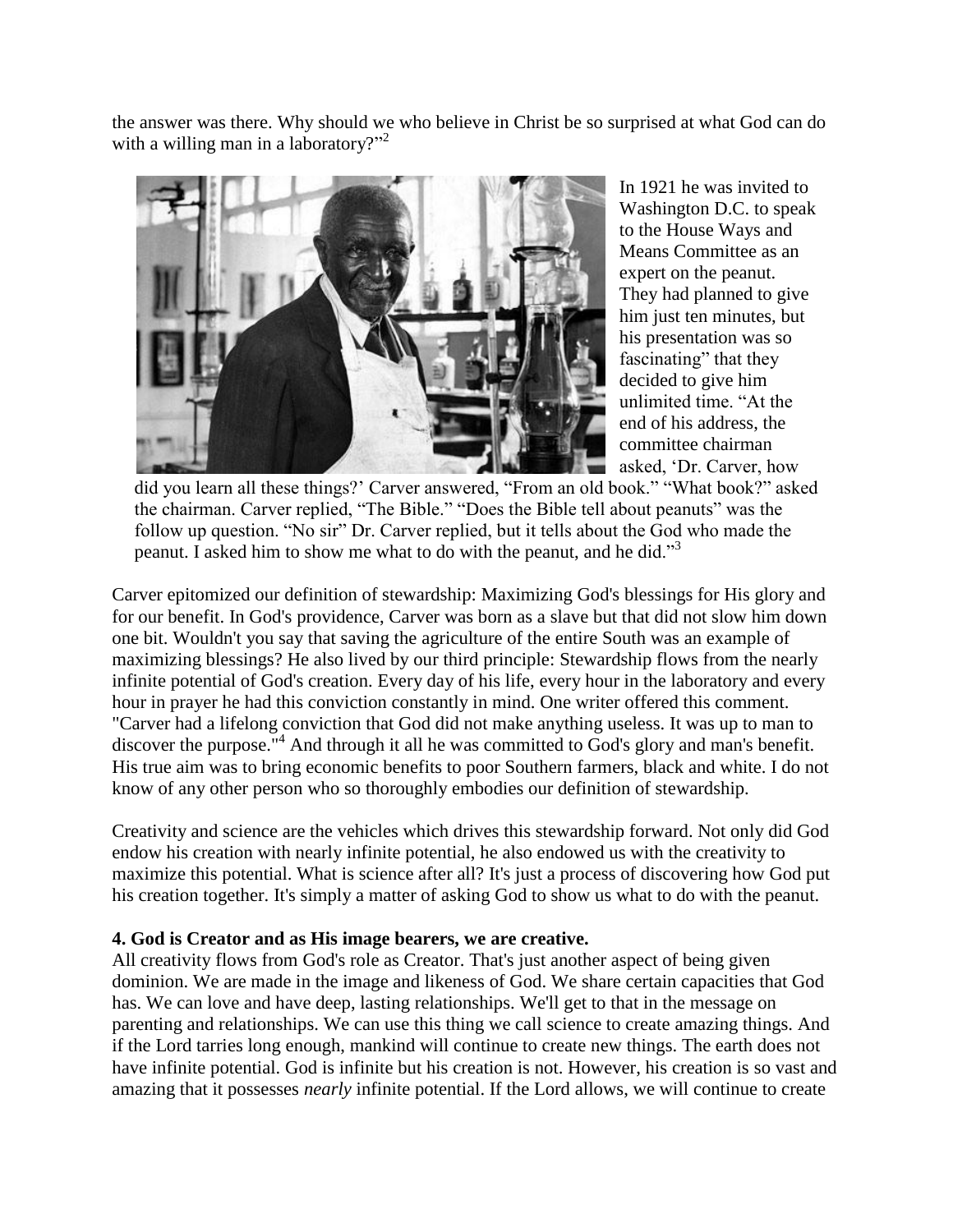more and more things. Cures for cancer are within our reach. An endless supply of cheap energy could be a reality. All of this and more is true because he allows us to maximize the nearly infinite creative potential of his creation. And is so doing, we bear His image.

This is why all illustrations fall short. Last week I used the illustration of a \$60,000 BMW to talk about stewardship. If a teenager can't be responsible for a luxury car, then he or she should never be given the keys. But God's creation is not like a car. A car just is. It's just something that we have to take care of, but you can't maximize a car. You can't make a car into something entirely different or into thousands of different things. We must not miss the first word in our definitionmaximize. It's what Carver did and it's what we are commanded to do. Our dominion and stewardship role is to draw out the potential that God put within his creation. But one huge problem with dominion is that not all dominion is a good thing.

# **5. Dominion can be good or evil, but we are called to Biblical stewardship.**

Carver exemplified Biblical stewardship but I don't want to give you the impression that all examples of dominion are good. Due to our sinful nature, humans are continually creating new ways to do evil. That's still exercising dominion. Adam and Eve exercised dominion by removing God's commands from the equation. God allowed them so much dominion that they essentially told God that he no longer had dominion over them! Because God allows so much freedom to exercise dominion, men and women use his creation, his blessings, his nearly infinite potential to create evil.

So just because someone is creating and maximizing God's blessings means nothing. As believers, our dominion must be exercised as Biblical stewardship. It must be done for his glory. And what was our first principle? Whatever brings glory to God will always be good for us. Creativity for the sake of creativity can be worse than no creativity at all. By itself, dominion can be good or evil but we are called to Biblical stewardship.

### **6. Children are born to create.**

What do you do when your four year old draws you a picture? That sucker goes straight to the refrigerator where all of the world's greatest art ends up. Your four year olds artwork may not end up the Louvre in Paris but it will always be proudly displayed on the frig. This is just what parents do but you are also celebrating their God given creativity that they were born with.

I saw this study which showed how something as simple as a stick figure<sup>5</sup> drawing can show proper development in children. Very young children have disproportioned drawings where usually the face is most of the drawing.